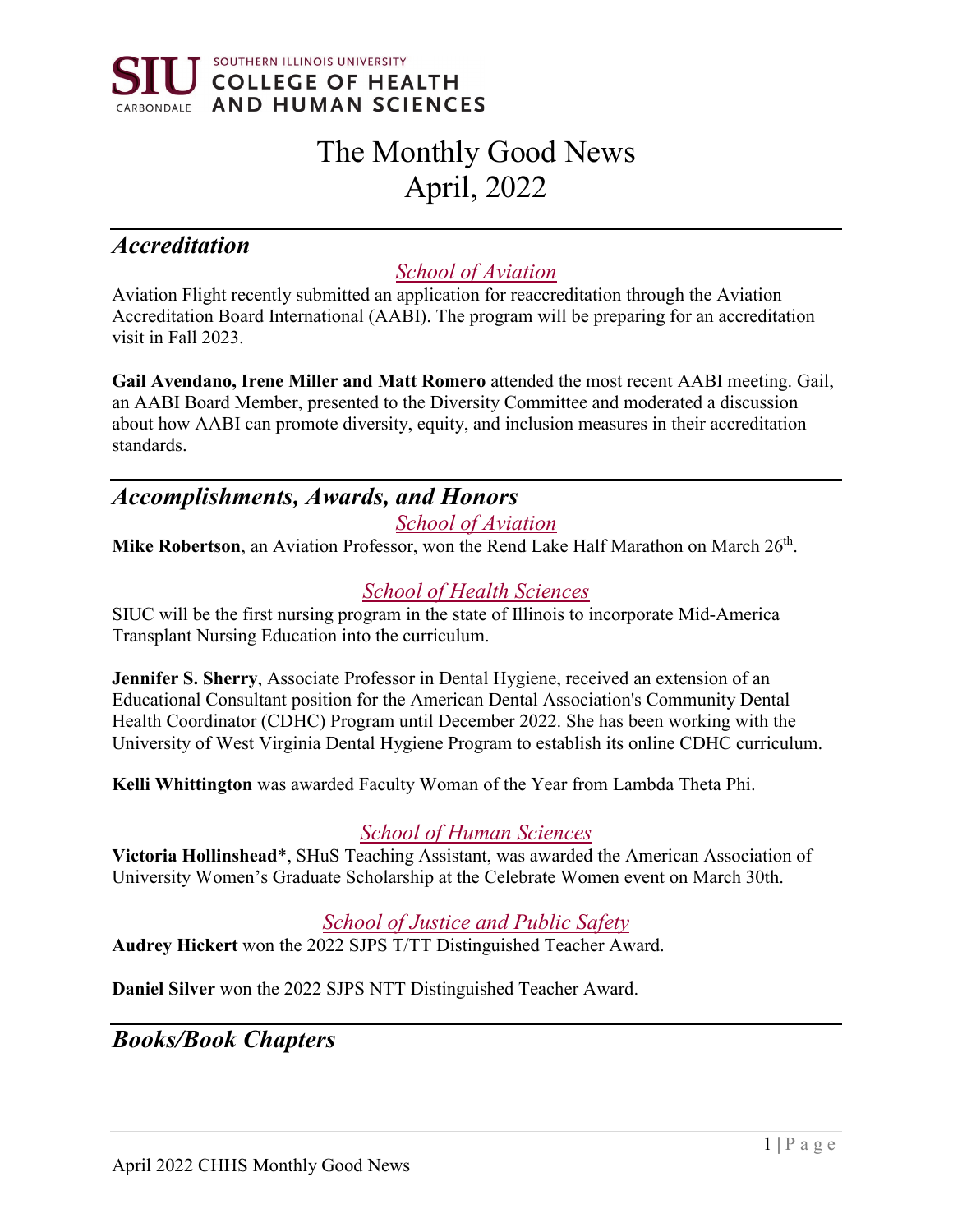

## *Events*

## *Dean's Office*

We raised over \$70,000 for CHHS on Day of Giving this year. Thank you to all the faculty, staff and students who volunteered and donated on March 2nd. Along with this great success, **Dean Morgan** matched a gift donation made by **Jennifer Sherry** and the School of Health Sciences won our school competition by having 20.8% of their staff and faculty donate. A special shout out to **Olivia Hood** for going above and beyond to organize the Day of Giving activities for CHHS!

#### *School of Aviation*

On March 23-24 the School of Aviation offered the Commercial Small UAS (drone) Certification Course to 17 community members in an in-person format for the first time in over two years.

**Gail Avendano** and **Irene Miller** traveled to the Women in Aviation conference with 17 Aviation students to promote SIU and give the students an opportunity to network.

**Irene Miller** attended the Service Oriented Aviation Readiness (SOAR) Training.

#### *School of Automotive*

The School of Automotive hosted the Illinois College Automotive Instructors Association (ICAIA) Conference on March 24 & 25. The conference was attended by over 140 high school and community college automotive instructors. There were 35 technical presentations done over the two days by industry partners.

#### *School of Health Sciences*

**Stacey McKinney, Renee Lipe, and Jennifer Sherry** attended the American Dental Education Association (ADEA) conference in Philadelphia on March 19-21.

#### *School of Human Sciences*

**Bobbi Knapp** organized the Celebrate Women Benefit for women's scholarships honoring inclusive excellence on March 29th. **Juliane Wallace** was the Honorary Chair.

On March 18th nine students and two faculty members of Sport Administration program participated in the Polar Plunge for the Special Olympics at Little Grassy Lake.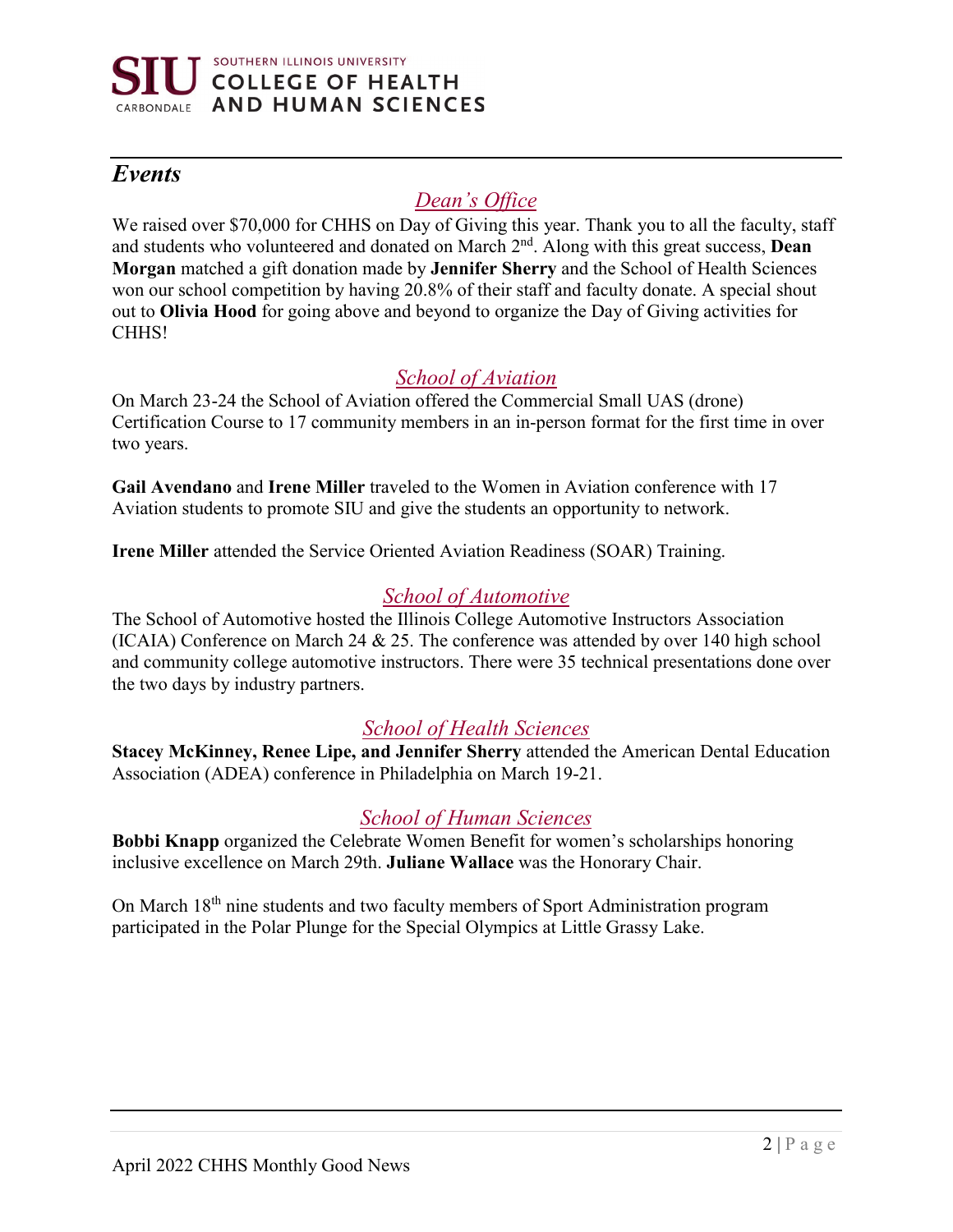

# *Grants (submitted and funded)*

*School of Aviation*

SIU College of Health and Human Sciences Total Funding: \$90,000 Title: Project Human Performance Enhancement Collegiate Flight Training at Southern Illinois University Contributors: Irene Miller, E. Lee, Mike Robertson Status: Submitted

#### *School of Health Sciences*

SIU College of Health and Human Sciences Total Funding: \$500 Title: Give Kids a Smile Day Contributors: Stacey McKinney & Jennifer McKinnies Date: 2022

Carbondale Rotary Foundation

Status: Funded

Total Funding: \$500 Title: Children of Undocumented Afghan Immigrants Role: Jennifer S. Sherry (PI), Faith Y. Miller (Rotary Member Sponsor) Date: 2022 Status: Funded

## *Patents*

## *Presentations (presented)*

#### *School of Aviation*

- \***Fletcher, E., \*Kovich, M. & \*Morris, E**. (2022, March 30). Overview of the Carbon Offsetting and Reduction Scheme for International Aviation. SIU Climate Solutions Teach-In. Carbondale, IL.
- **Miller, I.A.** & Bjerke, E. (2022). Aviation Mental Health. Safety Committee Forum. Presented at the Aviation Accreditation Board International (AABI) Winter Meeting, Auburn, AL.
- **Romero, M.,** Estes-Romero, D., **Miller, I.A., Goetz, S.,** & **Keller, J.** (2022). Why Choose Diversity? Institutional Workshop. Presented at the Aviation Accreditation Board International (AABI) Winter Meeting, Auburn, AL.
- **Romero, M.J.,** & **Miller, I.A.** (2022). Collegiate aviation diversity culture: A content analysis of aviation program websites. Institutional Workshop. Presented at the Aviation Accreditation Board International (AABI) Winter Meeting, Auburn, AL.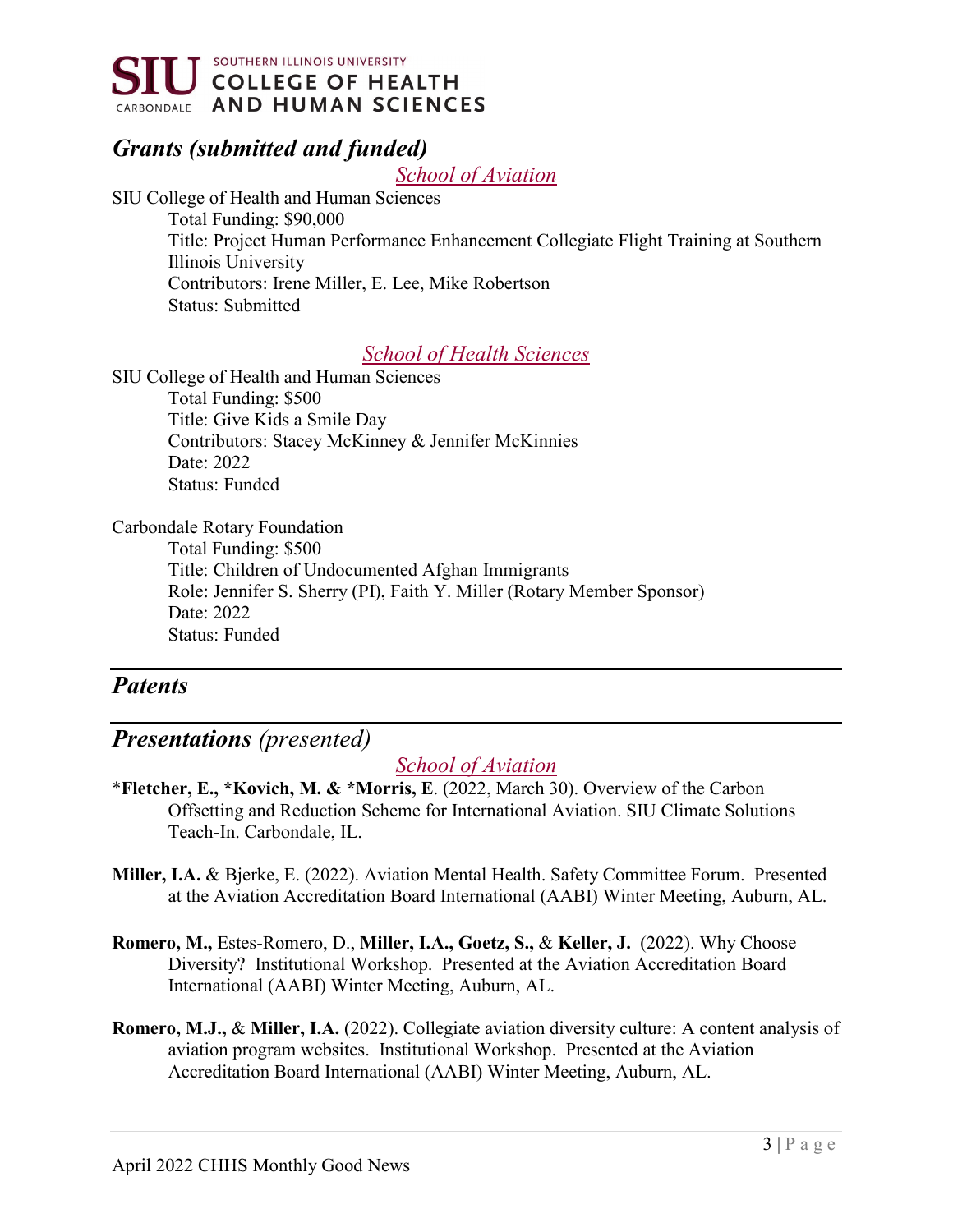

#### *School of Health Sciences*

- **Bro, A.** (2022). SDMS Clinical Refresher-Sonography: Upper Extremity Arterial (Ulnar). Society of Diagnostic Medical Sonography. [https://rise.articulate.com/share/b2XhJ3eMGfEOnXzgekOJoeqrs2AbsPb6](https://nam11.safelinks.protection.outlook.com/?url=https%3A%2F%2Frise.articulate.com%2Fshare%2Fb2XhJ3eMGfEOnXzgekOJoeqrs2AbsPb6&data=04%7C01%7Ckscollin%40siu.edu%7C1659fbf625864299134308da12863f67%7Cd57a98e7744d43f9bc9108de1ff3710d%7C0%7C0%7C637842665043886092%7CUnknown%7CTWFpbGZsb3d8eyJWIjoiMC4wLjAwMDAiLCJQIjoiV2luMzIiLCJBTiI6Ik1haWwiLCJXVCI6Mn0%3D%7C3000&sdata=BUp3PtHFJyVHhR2V%2FakOfLZ%2BVxVk8ZvJc%2FyESxUfs%2F8%3D&reserved=0)
- **Hirsch B.** (2022, March). Imaging parameters & image formation in radiography and computed tomography. Virtual oral presentation for the Virginia Society of Radiologic Technologists.
- **Hirsch B**. (2022, March). Intraoperative radiation therapy. Virtual oral presentation for the Virginia Society of Radiologic Technologists.
- **Sherry, J.** (2022). Incorporating social determinants of health into "Writing to Learn" assignments. Poster presentation at the American Dental Education Association Annual Session & Exhibition, Philadelphia, PA.
- **McKinney, S. & Collins, S.K.** (2022). Virtual Reality in Dental Hygiene: A systematic review. Poster presentation at the American Dental Educators Association. Philadelphia, PA.
- **Penrod, D.** & Marks, K. (2022, March). Stress During the Pandemic: What We Can Learn from Nurses & Nursing Students. Saluki Speaks event in celebration of Women's History Month: "Providing Healing, Promoting Hope." Southern Illinois University, Carbondale.

#### *School of Human Sciences*

- Albright, D.L., **McDaniel, J.T.**, & McIntosh, S. (2022). Cannabis use among individuals with depression symptoms: Differences among military-connected and civilian patients. Presentation at the 2022 Annual Conference of the Anxiety and Depression Association of America (ADAA), Denver, CO.
- Albright, D.L., **McDaniel, J.T.**, **\*Ayres, K.,** & Suntai, Z. (2022). Drug use among LGBTQ spouses of active duty service members. Presentation at the 2022 Society of Public Health Education Annual Meeting, St. Louis, MO.
- Albright, D.L., **McDaniel, J.T.**, McIntosh, S., Robertson, E., & Ajogbeje, K. (2022). Social and political determinants of health: Examining predictors of county-level changes in opioid use disorder Medicaid claims. Presentation at the 2022 Annual Meeting of the American Academy of Health Behavior (AAHB), Key Largo, FL.
- **Buila, S,** & **Tanner, E.** (2022, March) Climate Solutions Teach-In. SIU Worldwide Teach-In Climate Solutions, Carbondale, IL.
- **Dewald, L.**, (2022, March) Analyzing Faculty and Staff Health and Wellness Behaviors on College Campuses. Virtual Presentation for Society for Public Health Education (SOPHE) Annual Conference 2022.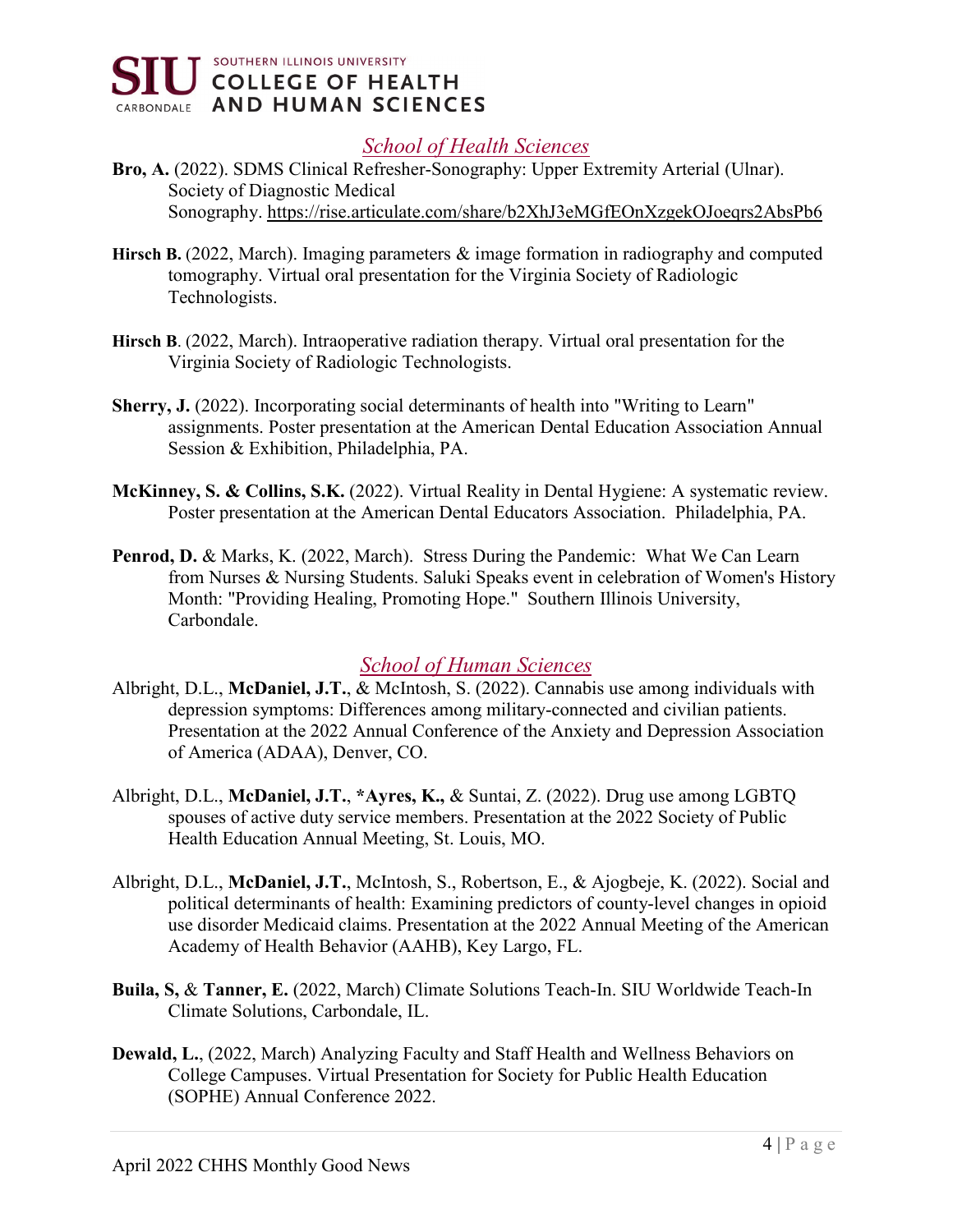

- **McDaniel, J.T.**, Albright, D.L., & Moss, A. (2022). Health condition trends among spouses of active duty service members. Presentation at the 2022 Society of Public Health Education Annual Meeting, St. Louis, MO.
- **McDaniel, J.T.**, Albright, D.L., **\*Sullivan, M., \*Kreckman, G.,** & **\*Lockhart, E.** (2022). Children of military families less likely to be exposed to secondhand smoke than children of civilian families. Presentation at the 2022 Annual Meeting of the American Academy of Health Behavior (AAHB), Key Largo, FL.
- Rosen, G., Albright, D.L., Miller, K., York, M., **Hangadoumbo, F**., Pekios, H., & **McDaniel, J.T.** (2022). Development and psychometric analysis of the Empowered Veteran Index. Presentation at the 2022 Society of Public Health Education Annual Meeting, St. Louis, MO.
- **Saidou Hangadoumbo, F.** (2022, March) Development and Psychometric Analysis of the Empowered Veteran Index. Virtual Presentation for Society for Public Health Education (SOPHE) Annual Conference 2022.

#### *School of Justice and Public Safety*

- **Cho, S.,** & Park, I. (2022, March 15-19). Exposures to violence and psychological problems in early childhood and membership in triple trajectory classes in dating relationships: A second-order growth mixture model of a factor-of-curves model. ACJS 2022 Annual Meeting, Las Vegas, NV, United States. <https://www.acjs.org/page/2022AMFinalProgram>
- **Giblin, M.J.**, & Nowacki, J.S. (2022, March 15-19). Fiscal distress and changes in law enforcement agency employment, 2008-2016. ACJS 2022 Annual Meeting, Las Vegas, NV, United States.<https://www.acjs.org/page/2022AMFinalProgram>
- **Hibdon, J.** (2022, March 15-19). But I don't want to teach? Exploring careers outside of academia. ACJS 2022 Annual Meeting, Las Vegas, NV, United States. <https://www.acjs.org/page/2022AMFinalProgram>
- **Kochel, T.R.** (2022, March 15-19). Neighborhood conditions and perceptions of police and safety: Evaluation of a neighborhood improvement strategy. ACJS 2022 Annual Meeting, Las Vegas, NV, United States.<https://www.acjs.org/page/2022AMFinalProgram>
- **Rearden, R.,** & **Narag, R.E.** (2022, March 15-19). Exploring the role of families in reintegration of low risk bailable offenders: Evidence from the Philippines. ACJS 2022 Annual Meeting, Las Vegas, NV, United States. <https://www.acjs.org/page/2022AMFinalProgram>
- **Saldana, B.L.** (2022, March 15-19). Prison Rape Elimination Act, 2003: Individual factors for victimization. ACJS 2022 Annual Meeting, Las Vegas, NV, United States. <https://www.acjs.org/page/2022AMFinalProgram>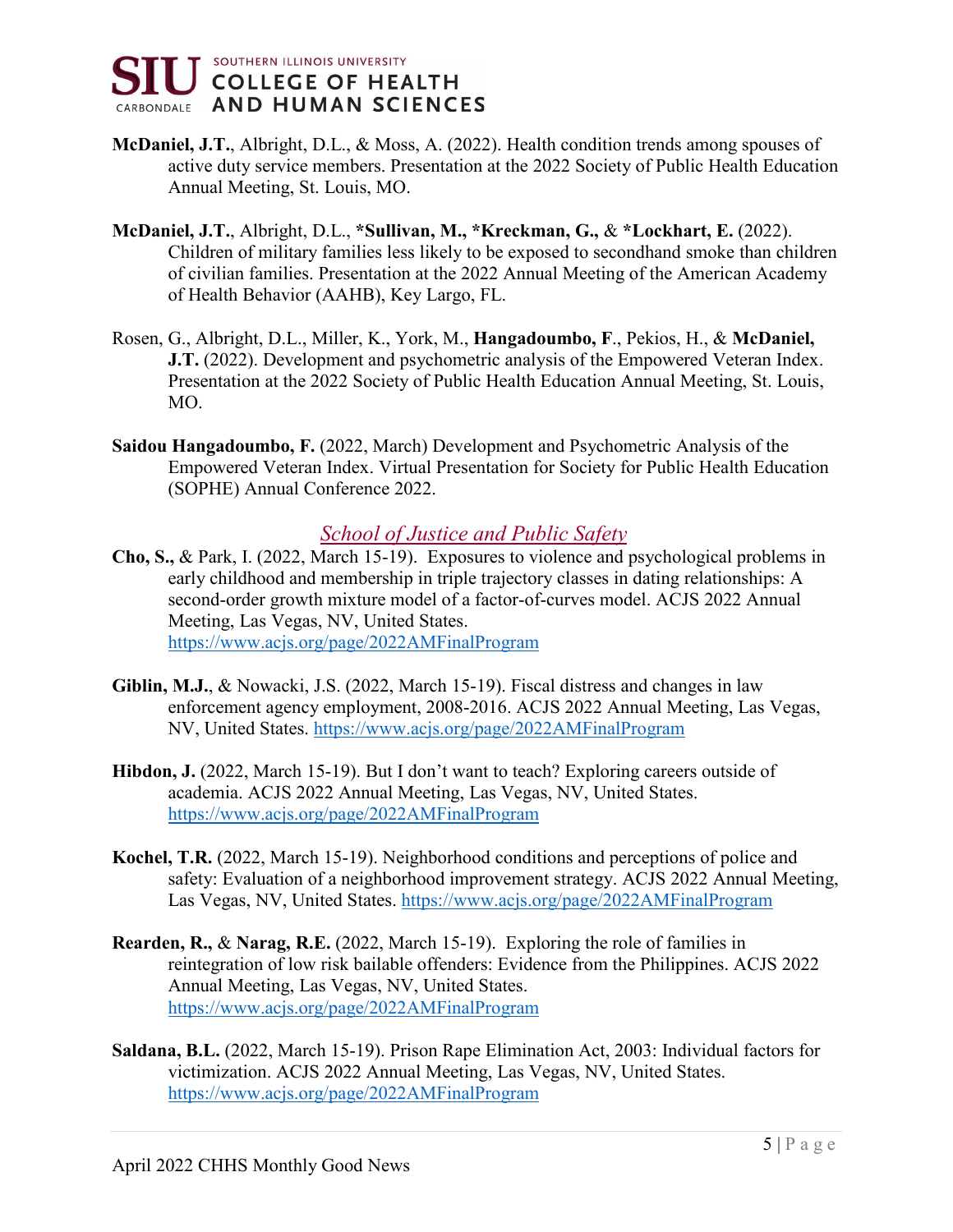

#### *School of Psychological and Behavioral Sciences*

- Diehl, K. J., **Morgan, R. D**., King, C. M., Mitchell, C., Heinz, R. E., **Adams, M**., & Ingram, P. B. (2022, March). Reception to and efficacy of an adjunctive serious video game as a rehabilitative tool: eHealth integration for justice-involved persons. Paper presented at the annual meeting of the American Psychology-Law Society, Denver, Colorado.
- Hirsch, S., **Morgan, R. D**., & Herring, T. (2022, March). The effect of criminal risk and mental illness on the working alliance in treatment for CJ-PMI. Poster presented at the annual meeting of the American Psychology-Law Society, Denver, Colorado.
- Horton, J., Batastini, A.B., Miller, O.K., & **Morgan, R.D**. (2022, March). Mental health services in restricted housing: Do we know what's going on behind the steel doors? In R.J. Cramer (Chair), Addressing Mental Health and Suicide in Carceral Settings: Current Gaps and Recent Developments. Symposium conducted at the annual meeting of the American Psychology-Law Society, Denver, Colorado.
- **McLean, D.** (2022, March) Addressing Sleep Issues in Autism. Virtual Presentation to Alpine Learning Group.
- Scanlon, F., Taraban, R., **Morgan, R. D.** (2022, March). Using machine learning to detect treatment change in criminal thinking among justice-involved people. Poster presented at the annual meeting of the American Psychology-Law Society, Denver, Colorado.
- Scanlon, F., **Morgan, R. D.** (2022, March). Implementing a group treatment in jail: Barriers, successes, and lessons learned. Paper presented at the annual meeting of the American Psychology-Law Society. Denver, Colorado.

## *Press Releases*

#### *School of Aviation*

Aviation Summer camps are returning to SIU in 202[2. Click here](https://thesouthern.com/news/local/siu/siu-debuts-new-summer-camp-experiences-popular-offerings-are-back/article_657ac038-557d-5602-a056-06824e1f9071.html) to read the news article.

# *Publications (in-press and accepted)*

*School of Health Sciences*

- **Hirsch, B., Bro, A., Walker, J., McDaniel, J., Penrod, D.** (Accepted) Dose protraction and fractionation in metastatic bone cancer. *Journal of Medical Imaging and Radiation Sciences.*
- **\*Tadinac, M., \*Muskan, F., \*Hawthan, S.**, **Collins, S.,** & **McKinney, S.** (Accepted) Factors Influencing Medical Tourism in Malaysia: A Systematic Literature Review. *International Journal of Academic Management Science Research*.